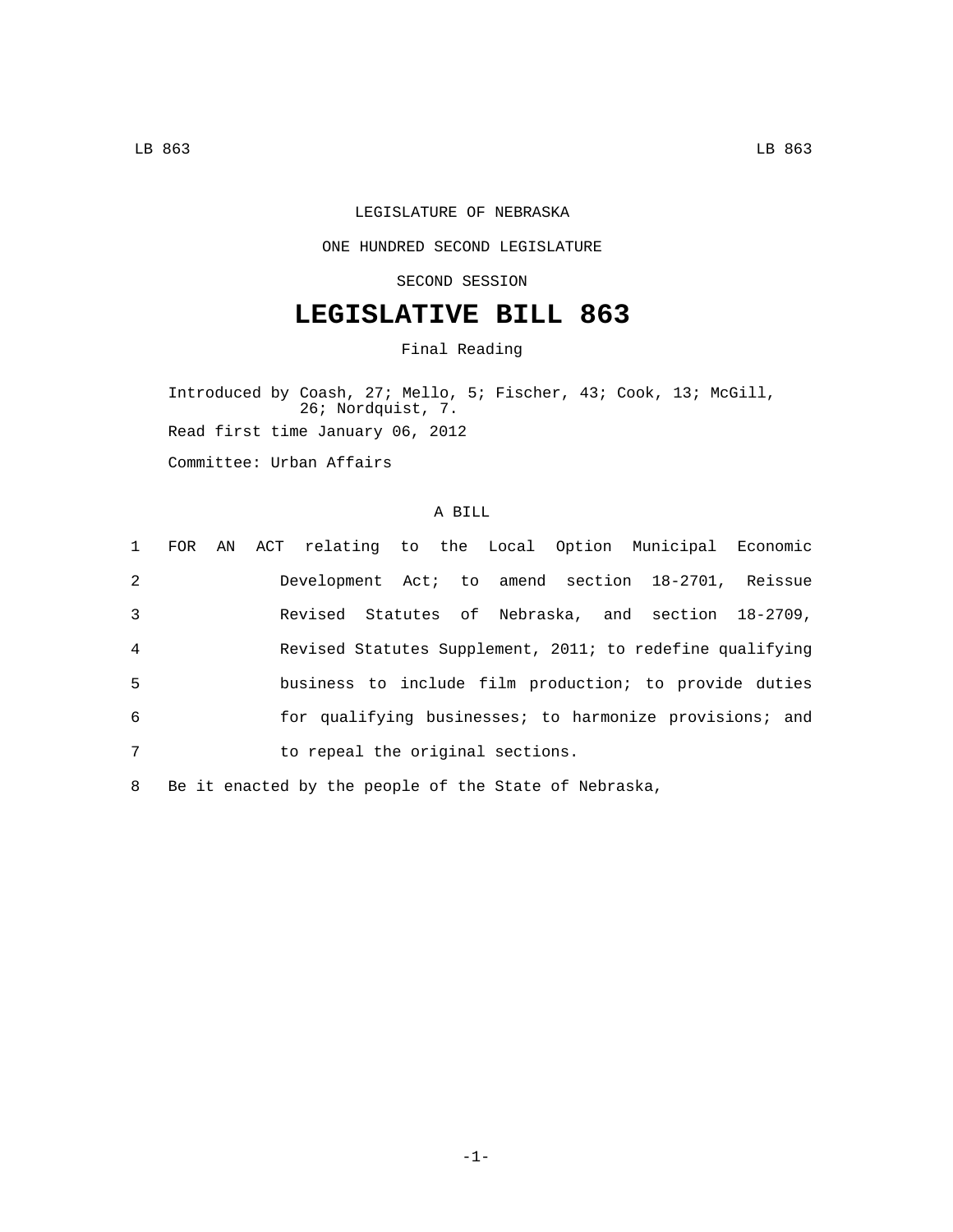Section 1. Section 18-2701, Reissue Revised Statutes of 2 Nebraska, is amended to read: 18-2701 Sections 18-2701 to 18-2738 and section 3 of this act shall be known and may be cited as the Local Option Municipal 5 Economic Development Act. Sec. 2. Section 18-2709, Revised Statutes Supplement, 7 2011, is amended to read: 18-2709 (1) Qualifying business means any corporation, partnership, limited liability company, or sole proprietorship which derives its principal source of income from any of the following: The manufacture of articles of commerce; the conduct of research and development; the processing, storage, transport, or sale of goods or commodities which are sold or traded in interstate commerce; the sale of services in interstate commerce; headquarters facilities relating to eligible activities as listed in this section; telecommunications activities, including services providing advanced telecommunications 17 capability; or tourism-related activities; or the production of films, including feature, independent, and documentary films, 19 commercials, and television programs.

(2) Qualifying business also means:20

 (a) In cities of the first and second class and villages, a business that derives its principal source of income from the 23 construction or rehabilitation of housing;

 (b) A business that derives its principal source of income from retail trade, except that no more than forty percent of

-2-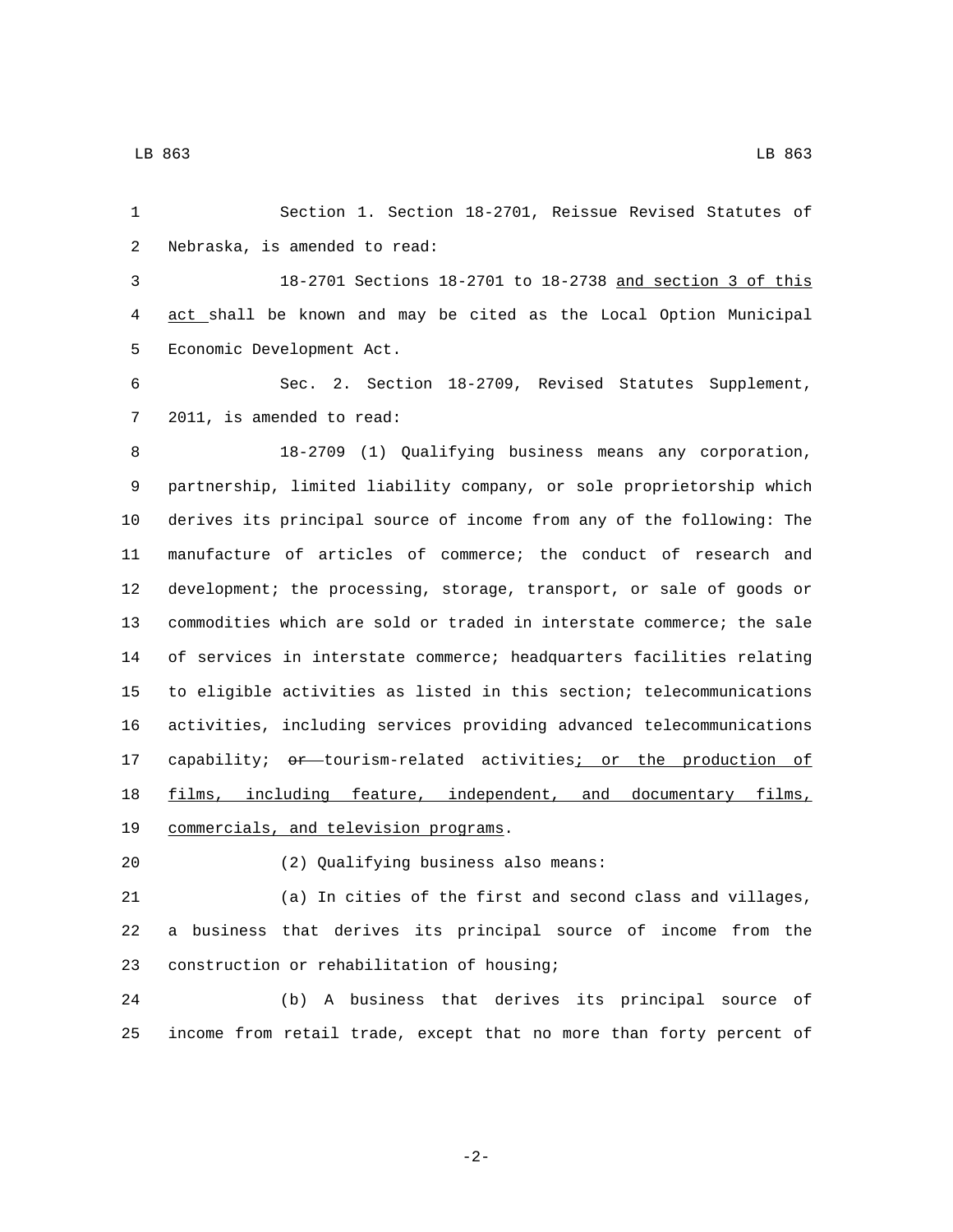the total revenue generated pursuant to the Local Option Municipal Economic Development Act for an economic development program in any twelve-month period and no more than twenty percent of the total revenue generated pursuant to the act for an economic development program in any five-year period, commencing from the date of municipal approval of an economic development program, shall be used by the city for or devoted to the use of retail trade businesses. For purposes of this subdivision, retail trade means a business which is principally engaged in the sale of goods or commodities to ultimate consumers for their own use or consumption and not for resale; and

 (c) In cities with a population of two thousand five hundred inhabitants or less, a business shall be a qualifying business even though it derives its principal source of income from activities other than those set out in this section.

 (3) If a business which would otherwise be a qualifying business employs people and carries on activities in more than one city in Nebraska or will do so at any time during the first year following its application for participation in an economic development program, it shall be a qualifying business only if, in each such city, it maintains employment for the first two years following the date on which such business begins operations in the city as a participant in its economic development program at a level not less than its average employment in such city over the twelve-24 month period preceding participation.

(4) A qualifying business need not be located within the

-3-